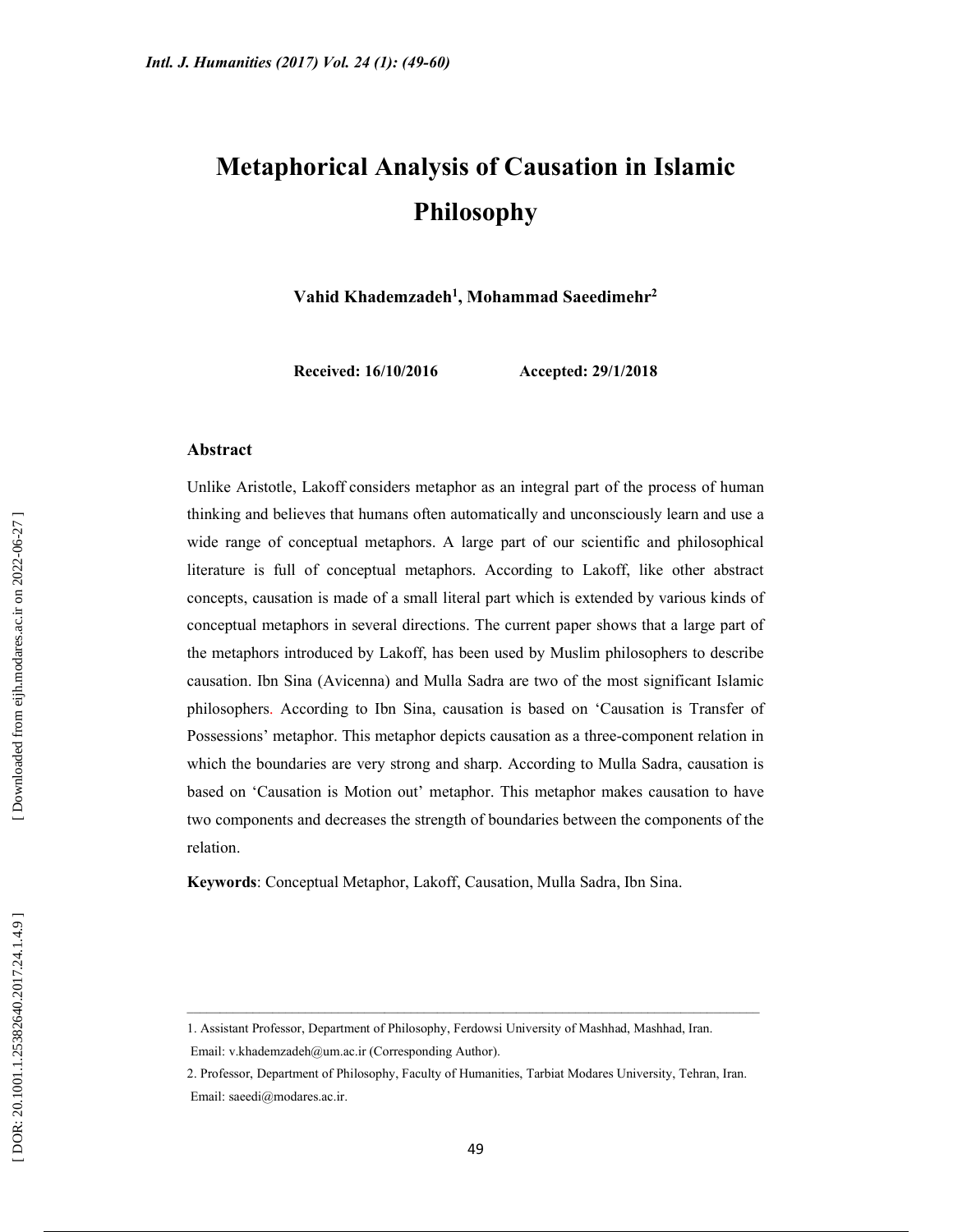# Introduction

Aristotle regarded metaphor as a kind of rhetorical device that is suitable for poetry and lecture. Therefore, he despised using metaphors in ordinary speech and scientific texts. Lakoff and Johnson, however, by introducing the cognitive theory of metaphor claimed that metaphor is not merely a matter of language or a specific feature of words and expressions. Instead, the whole thinking process in human mind is vastly metaphoric and, in other words, the conceptual structure of human mind is based on metaphors. The existence of metaphors in linguistic form is possible because the conceptual structure of human mind is metaphorical. To be sure, what is meant here by "metaphor" is nothing but the conceptual metaphor (Lakoff, 1980, p.6).

According to this view, the conceptual metaphor is a systematic mapping between the conceptual domains, a domain that is made of the human experience, i.e. the source domain, is mapped on another domain which is generally more abstract, i.e. the target domain (Lakoff, 1993, p.203). The linguistic metaphors are mostly the representation of conceptual metaphors in language.

For instance, love as an abstract concept is usually conceptualized by metaphors such as 'Love is a Journey', ' Love is Madness', 'Love is Wealth', 'Love is War' , 'Love is a Magic' and ' Love is a Physical Force':

- I don't think this relationship is going anywhere (Love is a Journey).
- They are uncontrollably attracted to each other (Love is a Physical Force).
- This relationship is valuable for him (Love is Wealth).
- 1'm crazy about her (Love is Madness).
- I'm charmed by her (Love is Magic).
- He is fighting for his mistress (Love is War) (Lakoff, 1980, p.49)..

It is worth noting that only a part of a concept, and not total, is understood by another conceptual metaphor. Because, if a conceptual metaphor represents the total of another concept, one concept would actually be the other, not merely be understood in terms of it (Lakoff, 1980, p.13).

On the other hand, the same system and structure that let us understand an aspect of a concept through another one (for example, to understand one aspect of love through the concept of journey) necessarily conceals other aspects of the concept. By focusing our attention on an aspect of a concept (just understanding the aspect of love which is like a journey), a metaphorical concept deviates our attention from focusing on other aspects that are not consistent with the metaphor (Lakoff, 1980, p.10).

Therefore, linguistic metaphor is not an exceptional matter of poetic creativity or excessive rhetoric, but conventional metaphors are vastly used in ordinary language and scientific discourses. Within the framework of this theory, a metaphor cannot be reduced to a non-metaphorical paraphrase without losing an aspect of its meaning (Jackel, 2002, p.21-22).

# A Metaphorical Analysis of Causation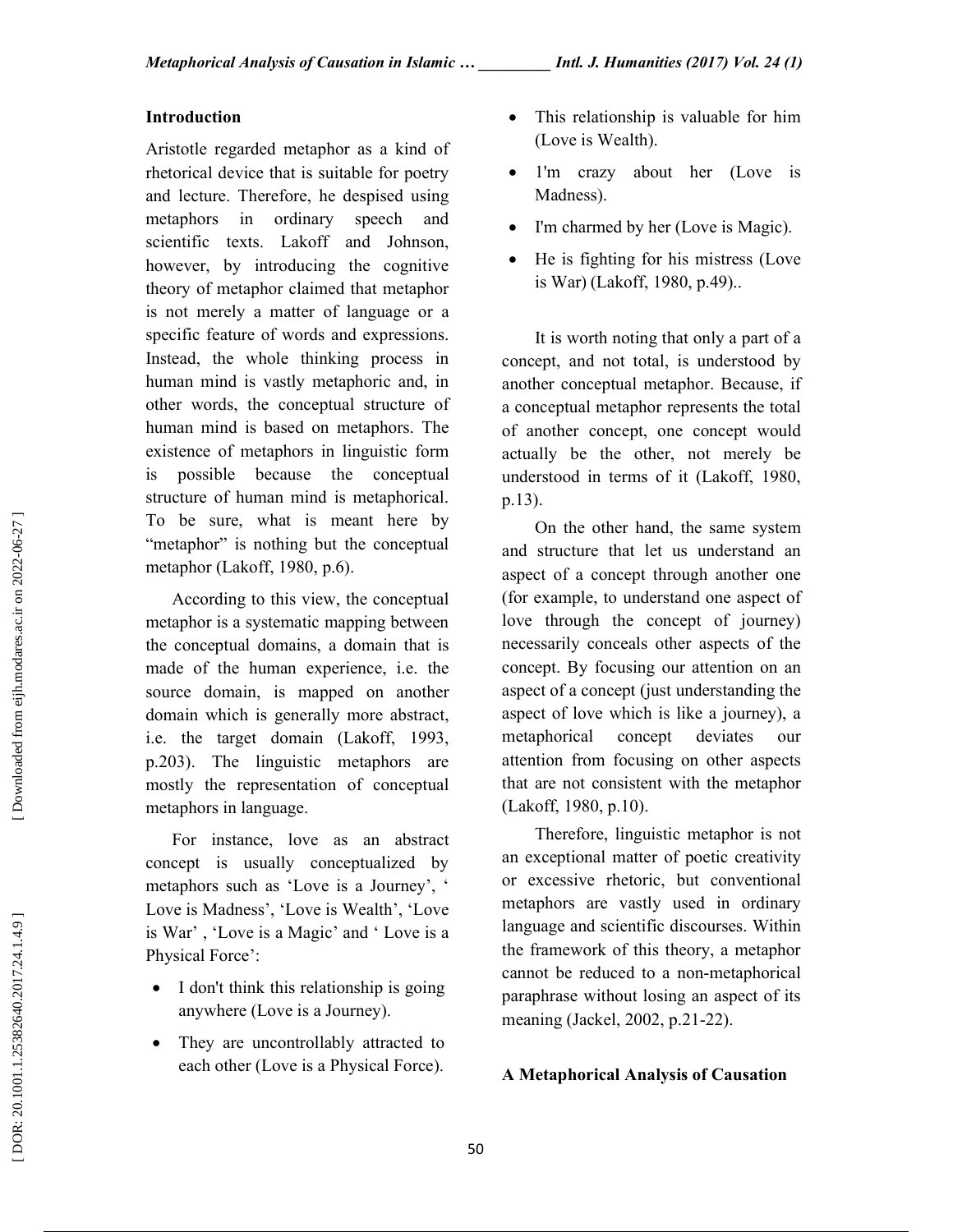Our scientific and ordinary language is abundant with causal concepts. Whenever we talk about the effect of an object or phenomenon on another object or phenomenon, we deal with a causal relation. Causation is also one of the oldest and the most extensive subjects in philosophy. Now it can be asked as what is the relation between the concepts of 'causation' in sentences such as "God is the cause of the universe", " increase in money supply is the cause of increase in inflation", "gravity is the cause of falling of objects"? Is there any relation between the various usages of "cause" in daily conversations, scientific texts and philosophical issues? Is the shared word of 'cause' in the above sentences just univocal or homonymic? Seemingly, none of these two descriptions can explain properly the status of this word in these sentences. On one hand, it seems that this word does not have exactly the same meaning in these sentences, but on the other hand, some kind of relation between different forms of this word cannot be denied. Apparently, traditional linguistics cannot accurately describe the status of the word.

Lackoff (Lakoff, 1987) does not accept the traditional categorization of concepts in which categories are conceptualized as abstract containers. Instead, he believes that the categorization of concepts is only possible through two instruments of prototype and family resemblance. In this view, the concept of causation, like other concepts, has a radial structure. This radial structure has several layers. The literal meaning and the prototype are placed in the center of this structure. This radial structure is extended by various metaphorical expansions in

several directions. Various causal metaphors have family resemblance. The expansions lead to the formation of several types of causation.

The radial classification of different types of causation has the following structure:

- There is a real (literal) skeleton: 'The determining factor in creating a situation'. This holds for all types of causations.
- The prototype of causation is placed at the center of this categorization: 'Direct and intentional application of physical force on an object which makes some changes in it'. Moving a ball with hand movement can be seen as one of the clearest images of the concept of causality in our minds.
- Literal extension of the prototype using (A) Forced movement of an object by another one (billiards causation), (B) Indirect causation, (C) Causation through an intermediary factor, etc.
- Metaphorical extension of the prototype (in which, the physical force is highlighted) to cases in which, the abstract causation is conceptualized in a metaphorical way based on physical forces through the 'Causes are Forces' metaphor (Lakoff, 1999, p. 178).

Lakoff and Johnson introduced numerous metaphors to explain the causation. By mentioning numerous examples in English, they depicted broad and often unconscious application of these metaphors in the English linguistic community. They believed that significant part of these metaphors is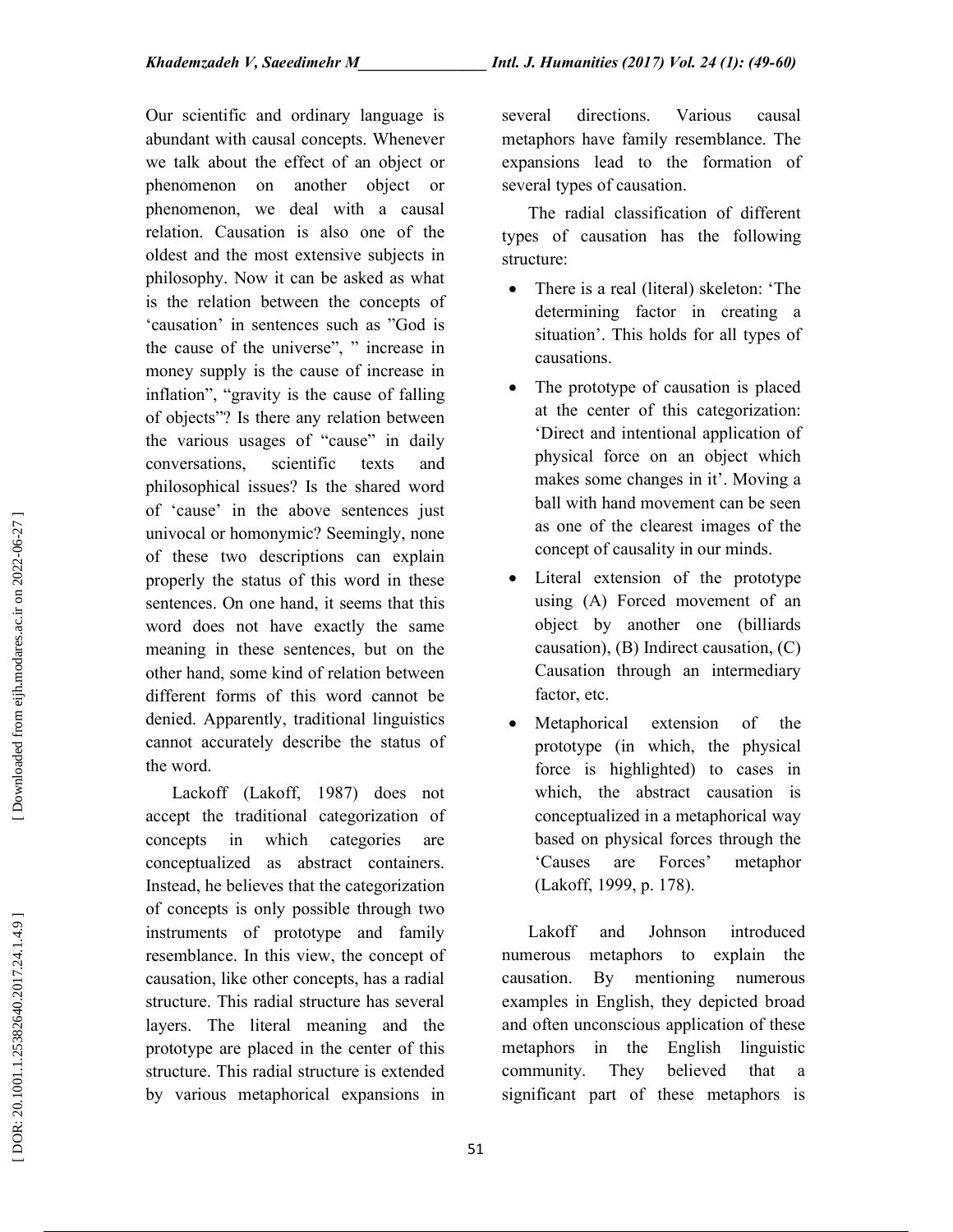rooted in our bio-physical structure and also in the fundamental experiences that every human being gains in his early years of the life. Therefore, these metaphors may be seen in other communities and societies too. A large part of these metaphors can be regarded as various forms of the two metaphors: 'Causes are Forces' and 'Causation is Forced Movement'. As various forms of force and movement exist around us, various metaphors are formed to explain the causation.

In what follows, we will show that Muslim philosophers have also benefited from using these metaphors to describe and explain the causality in their philosophical systems. Since most of the philosophical texts of Muslims are written in Arabic, extraction and analysis of these metaphors needs accurate study of Arabic words which Muslim philosophers have chosen to describe causality.

# Causal Metaphors in the Works of Muslim Philosophers

In this article, our attention focuses on the works of Ibn Sina and Mulla Sadra, the two most significant Islamic Philosophers. Ibn Sina is the leader of the Peripatetic School in the Islamic world and Mull Sadra is the founder of the Transcendent Philosophy.

## 'Causation is Motion out' Metaphor

This complex metaphor requires a kind of essentialism. It is based on the simple metaphor 'Essence is a Container'. So, the cause is conceptualized as a container and the effect moves toward the outside of this container. These are follows:

- Causation is Motion out
- Effect is Thing Moving out
- Cause is Original Container

For example: The chaos in Eastern Europe emerged from the end of the cold war (Lakoff, 1999, p. 214).

These metaphors have been widely used in Arabic philosophical texts too. Muslim philosophers have abundantly benefited from these metaphors. All the words formed from the roots «s-d-r», «nsh'», «f-y-ḍ» , «r-sh-ḥ» , «ẓ-h-r» and «j-ly» contain this metaphor. The following sentences are examples of using this العلة ما لم يجب صدور المعلول عنها- لم يوجد :metaphor

المعلول

"Whenever the issuance of the effect from the cause is not necessary, the effect will not exist." (Tūsī, 1375, vol3,

p.122).<br>• على ان تهيؤ الابدان يوجب أن يفيض وجود النفس • لها قة ر لها من العلل المفا

"When the bodies are ready, effusion of existence of the soul from the immaterial causes becomes necessary." (Ibn sīnā, 1379, p.386).

الواجب لذاته أجمل الأشياء و أكملها لأن كل جمال و له كما و له فيض من جما ظل و كمال رشح و

"The necessary-by-itself is the most beautiful and complete thing, because every beauty and perfection is an effusion, leak and shadow of His beauty and perfection." (Mullā ṣadrā, 1981, vol1, p.115).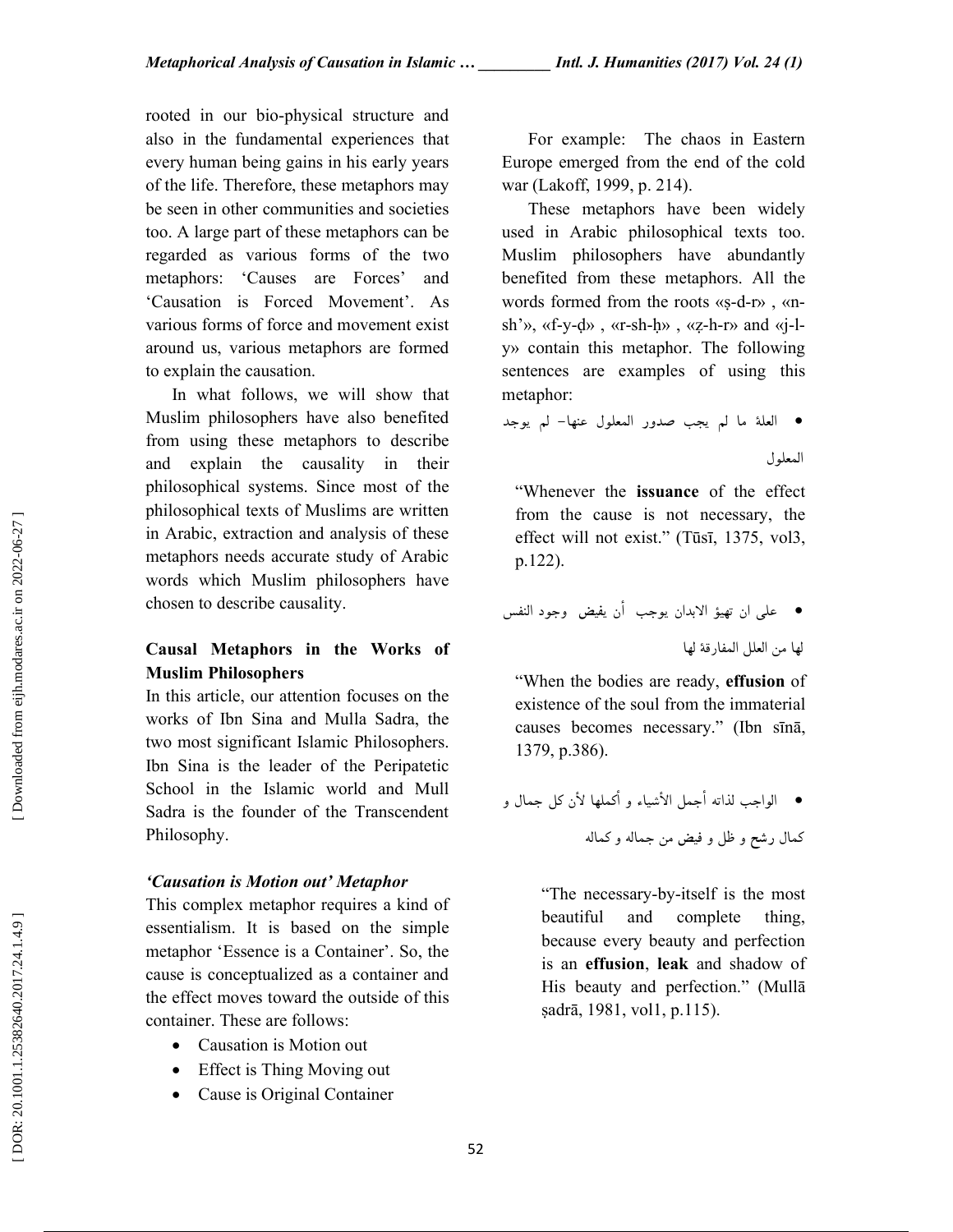جب تحققه في فإذا تحقق في المعلول فقد و فيض من العلة العلة إذ المعلول رشح و

 "Therefore, whenever [a specific perfection] is actualized in the effect, its actualization in the cause is necessary, because the effect is an effusion and leak of the cause." (Mullā ṣadrā, 1981, vol1,

جميع الموجودات بحسب موجوديتها رشحات و .(.252p فيوض و رقائق للوجود الإلهى و تجليات و شئونات للحق الصمدي

 "All beings in terms of their existence are effusions and leaks of the divine existence and manifestations and features of God." (Mullā ṣadrā, 1981, vol1, p.380).

In the above Arabic sentences, derivatives of «f-y-ḍ» , «ṣ-d-r» and «r-sh-ḥ» roots are accompanied by two spatial prepositions namely «min» and «'an » . The prototype of these prepositions refers to the source the movement begins from. In this metaphor, the cause is the source of the movement. In other words, the cause is a container that the effect moves from it towards outside.

# 'Causes are Sources' metaphor

In numerous causal metaphors, causation is conceptualized as a kind of movement. Our experiences indicate that all movements start from a source. These experiences become a base for forming of the metaphor, 'Causes are Sources'. In many cases, this metaphor is used along with other metaphors. In the 'Causation is Motion out' metaphor, the cause is assumed as a source for movement. However, the 'Causes are Sources' metaphor is also used alone. For example:

- She got rich from investments
- I'm tired of working all day(Lakoff, 1999, p. 213)

In Arabic texts, the words derived from the root «b-d-'», have been used to describe cause by Muslim philosophers. These words include the 'Causes are Sources' metaphor.

 ته ثبو و

"He [God] truly is the first **origin** which gives realization and fixity to all actual things." (Ṭūsī, 1375, vol3, p.10).

 مفيدة و بالفاعل مبدأ الوجود و ن الإلهيون يعنو يك الطبيعيون يعنون به مبدأ التحر

"Metaphysicians call the **origin** and giver of existence the efficient cause and natural scientists call the origin of stimulation the efficient cause." (Mullā ṣadrā, 1360, p.83) .

نه الأصل في أن يكون حقيقة صادرة عن هو الوجود لأ ية المبدإ و الماهية متحدة محمولة عليه لكن في مرتبة هو ذاته

"Existence is the reality issued from the origin and the quiddity is united with it and predicated on it." (Mullā ṣadrā, 1981, vol1, p.56).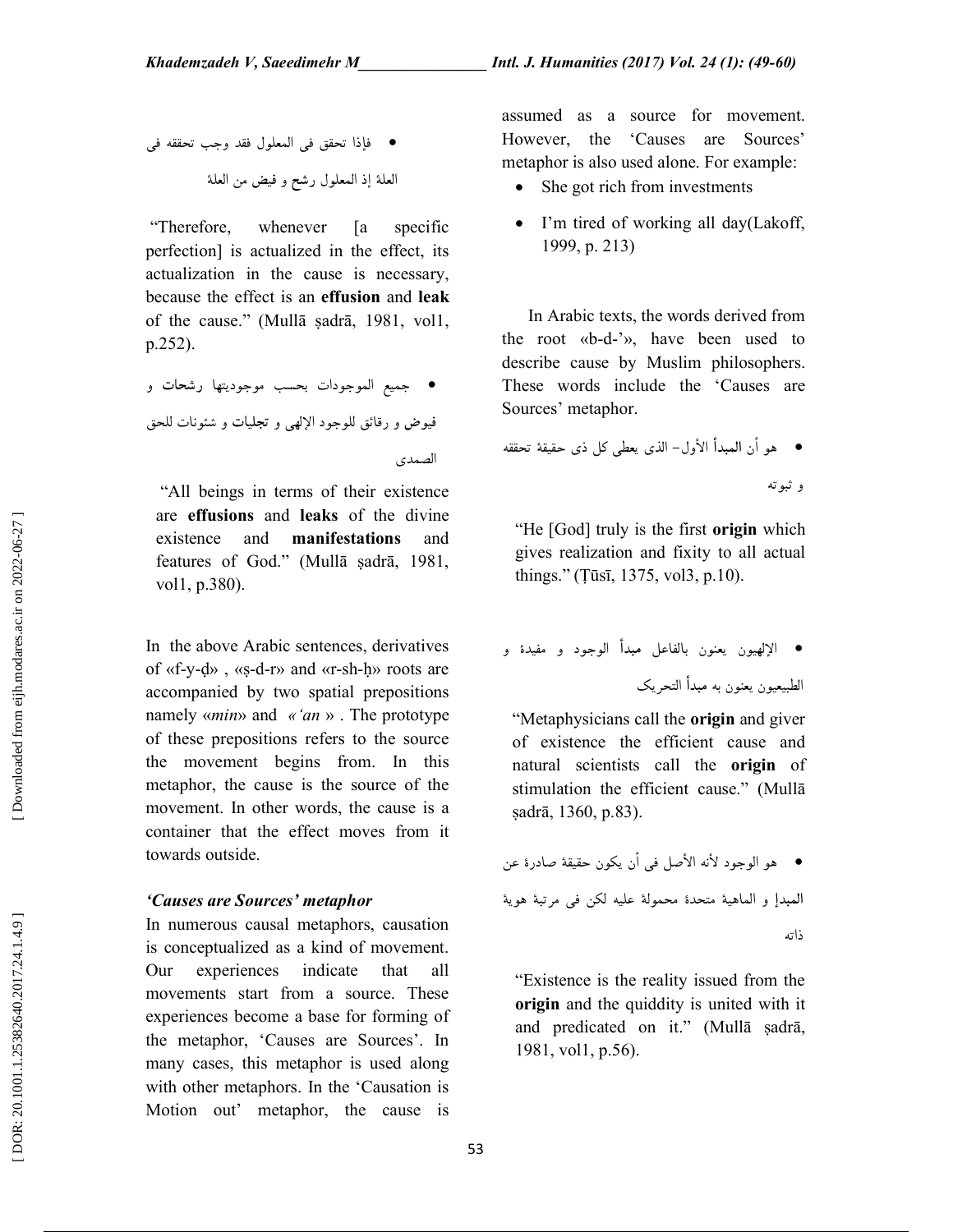● الوجود في عرفهم ما يكون مبدأ الآثار و منشأ الأكوان

 "The existence is the origin of effects and source of all the existents." (Mullā ṣadrā, 1981, vol2, p.346) .

The mentioned metaphor can also be seen in the use of «min» preposition in

describing causality:<br>● حدّ العلّة: هي كل ذات وجود ذات آخر بالفعل من وجود هذا بالفعل، و وجود هذا بالفعل ليس من وجود ذلك<br>بالفعل

"Definition of cause: Every essence that the actual existence of another essence is originated from its actual existence and its actual existence is not originated from the other one." (Ibn sīnā, 1989, p.260).

#### 'Causation is Motion in' Metaphor

Contrary to the aforementioned metaphors, this has not been mentioned by Lakoff. However, this metaphor can be seen as one of the natural causation metaphors which are based on essentialism. Essentialists believe that each thing has an essence. The essence of a thing is conceptualized as a container that includes the essential parts of the thing. The essential parts of a thing can also be considered as (inner) causes of the thing.

The two metaphors of 'Causation is Motion out' and 'Causation is Motion in' seem to be in contrary to each other, but each of which, actually has a special view towards causation. 'Causation is a Motion out' metaphor conceptualizes causation focusing on the cause. And, 'Causation is Motion in' looks at causation from the

effect's position. Since, causation is a unidirectional relation from cause to effect; the impression leaves the agent of impression and enters to the essence of the impressed. The words derived from «'- thr» root; contain 'Causation is a Motion in'

أن أثر الفاعل في كل شيء وجد منه هو الوجود لا :metaphor هية الما

"The influence of agent, in anything that is derived from it, is existence not the quiddity." (Mullā ṣadrā, 1360, p.118).

أن الفاعل يؤثر بوجوده في وجود المعلول 

"The agent influences effect's existence by its own existence." (Mullā ṣadrā, 1360, p.79).

The word «'- th-r» is accompanied with «*fi*» preposition in many cases. This is a spatial preposition and is used in this metaphor to refer to the effect. Using this preposition, the nature of the impressed is conceptualized as a container that the impression enters to it.

# 'Causation is Transfer of Possessions' **Metaphor**

In this metaphor, states and properties of things are conceptualized as a kind of possession which are given or taken. Here, causation is the transfer of possessions.

- The noise gave me a headache
- The aspirin took away my headache (Lakoff, 1999, p. 196).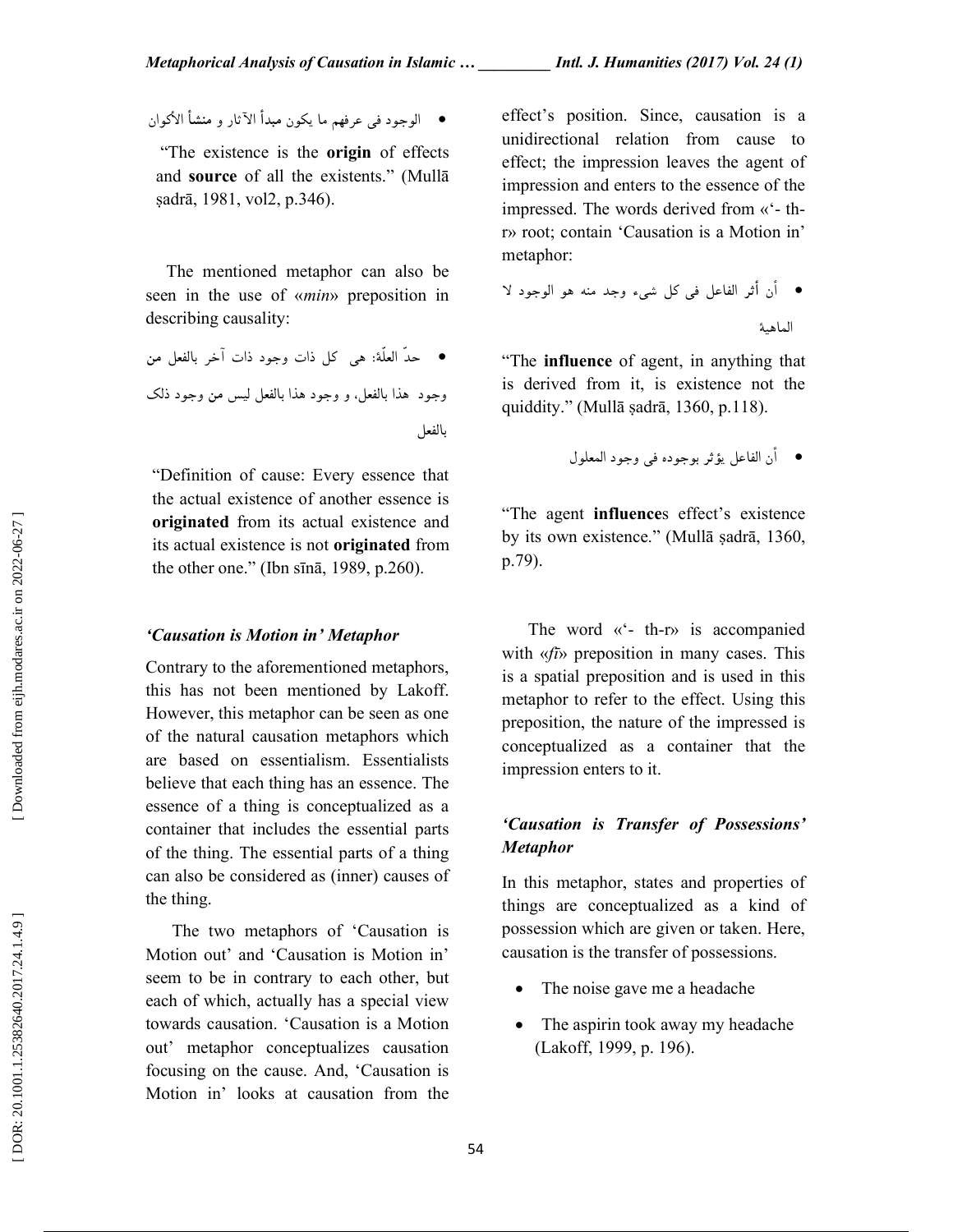In the above-mentioned examples, headache is considered as a kind of possession. In the first example, the noise is the cause of transferring headache to the person and in the second example; aspirin is the cause of moving headache out of that person.

Muslim philosophers have abundantly used Arabic words derived from the roots «'-ṭ-w», «ḥ-ṣ-l», «w-h-b» and « f-y-d » to describe causation. These words contain the 'Causation is Transfer of Possessions'

 يعطي كل ذي حقيقة .metaphor ي هو أن المبدأ الأول- الذ و تحققه و ثبوته

"He [i.e. God] is the first origin who gives every real thing his realization and fixity." (Tūsī, 1375, vol3, p.10).

 ... بالفاعل، العلة التي تفيد وجودا مباينا لذاتها. . . 

"The efficient cause gives the existence which is separate from His own nature." (Ibn sīnā, 1404,

metaphysics, p.257).<br>● المبدأ يقال لكل ما يكون قد استتم له وجود فى نفسه، ● اما عن ذاته، و اما من غيره، ثم يحصل عنه وجود شيء اخر

"The origin called cause that its existence has become completed by its own nature or through others, and then the existence of another thing is obtained from it." (Ibn sīnā, 1379, p.518).

فإذا استعد نال الصورة من واهب الصور

"So whenever it obtains the required capacity, receives the form from the giver of forms." (Ibn sīnā, 1404, Metaphysics, p.413).

# 'Causing is Making' Metaphor

Causation in this metaphor is conceptualized as making. Whenever we make a thing, we apply a direct force to it and convert it into a new thing with a new application. For example, we say: 'he made a chair from timbers'.

When we conceptualize causation as making, we realize that there has been a causal force which has been applied on a person or a situation to convert it to different object. This mapping is as follows:

- Causation is making.
- Effects are objects made.

The followings are some examples of application of this metaphor:

- I made him steal the money
- The DNA tests made it clear that he committed the murder (Lakoff, 1999, p. 209).

In Arabic, the words derived from «j-' l» and «ṣ-n-'» roots mean making. Muslim philosophers have used these words to explain the causation:

 تبع له

"Existence is the basic element issued from maker and quiddity follow the existence." (Mullā Ṣadrā, 1360, p.13).

ه من جهة ماهيته لأنها غير ل الحادث بغير ليس تعلق المعلو عل بق عليه إذ لا صنع للفا جل عدمه السا فيه مجعولة و لا لأ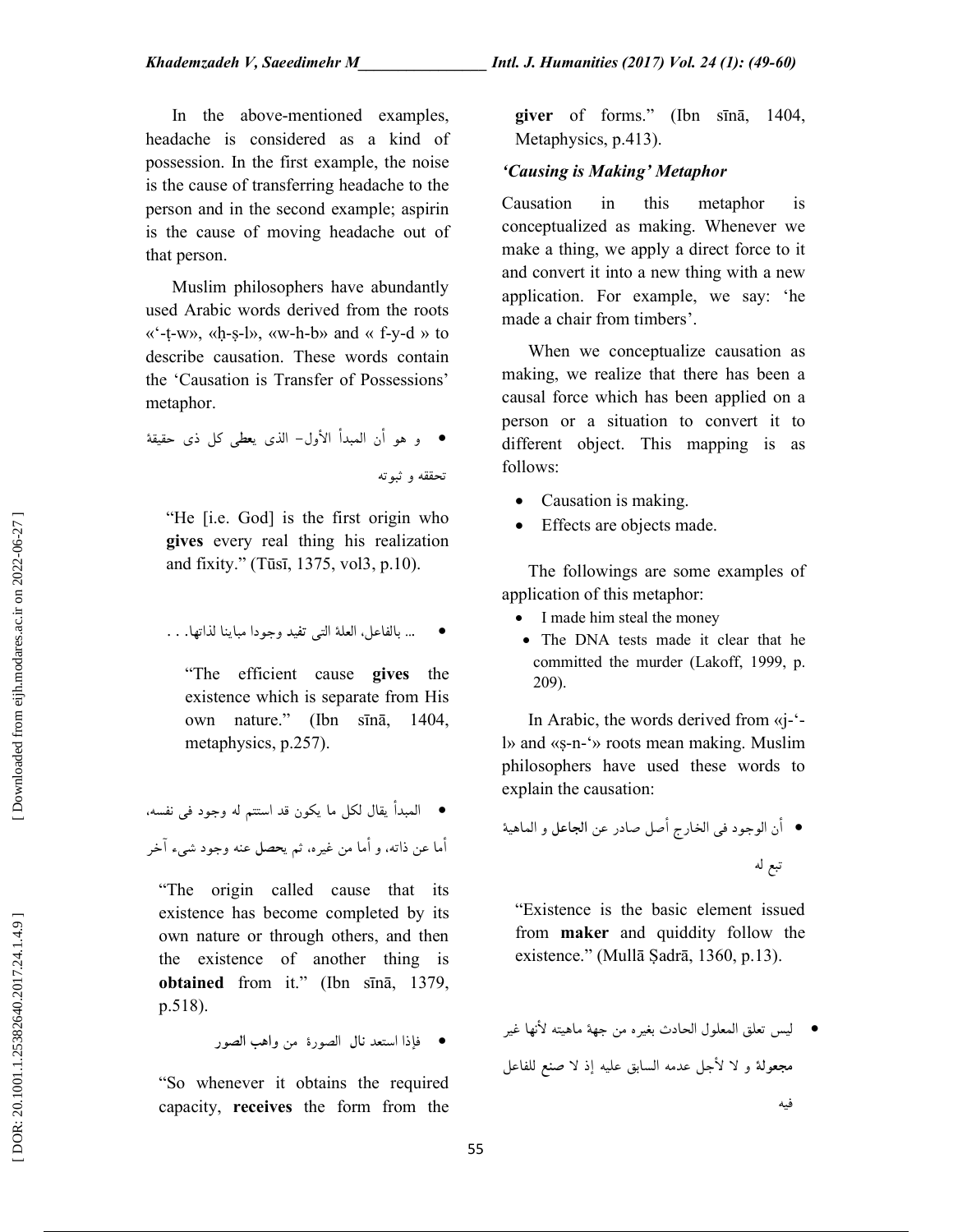• "Belonging of effect to other is not for its quiddity because it is not made and not for preceding non-existence because the agent is not maker of it." (Mullā Ṣadrā, 1981, vol3, p.19).

## Various Logics of Causation Metaphors

It may seem that the words used in the aforementioned metaphors to explain the causation are in fact different names for the same concept, and there is not a significant difference between these words. But a little more consideration reveals that each of these metaphors and the related words have slightly different logics.

Causation is formed in the realm of plurality because every relation needs at least two components. Obviously, the causation cannot be conceptualized without plurality. Each of metaphors and associated words require a specific kind of plurality. In each of these metaphors, plurality is determined based on two factors: A) The number of components of the relation, B) The intensity of boundaries between the components. Daily and common application of each of the words that are used in these metaphors is the criterion to decide the intensity of plurality in these metaphors. In other words, the requirements of each of these words are extended from the field of everyday life to the field of philosophy and abstract thinking.

Causal metaphors can be ordered in a spectrum in a way that from the center to one end the plurality in metaphors increases and from the center to another the plurality in metaphors decreases. It seems that plurality in the 'Causation is Transfer of Possessions' metaphor has the highest intensity. The prototype of transfer of possessions, the source domain of the metaphor, which is rooted in the daily and common application of this word, at least has 3 components: al-mu'tá minh (Giver), al-'aṭīe (What is given) and al-mu'tá lah (What something is given to, receiver). Boundaries between these three components are also strong and sharp.

This property makes the metaphor appropriate to describe the Avicennan causation. According to Ibn Sina, a contingent being is made up of two components: the existence and quiddity. Ibn Sina believes that the efficient cause in physics is the giver of form to matter (Ibn sīnā , 1404, Physics, vol1, Parra Naturalia, p.49) and in metaphysics the giver of existence to quiddity(Ibn sīnā, 1404, metaphysics, p.259).

In the philosophy of Ibn Sina, there is a strong boundary between al-mu'tá minh, al-'atīe and al-mu'tá lah. The distinctions between matter  $(al-mu'tá lah)$  and form  $(al-'afie)$  in physics and the distinction between existence  $(al$ -'aṭīe) and quiddity  $(al$ -mu'tá lah) in metaphysics are emphasized. According to the Avicennan views, existence is not considered as constituents of the quiddity, it is an unnecessary accident of it it (Ibn sīnā, 1404, Metaphysics, p.346).

He also notes that the efficient cause gives the existence which is separate from his own nature (Ibn sīnā, 1404, Metaphysics, p.257).Therefore, he emphasizes on the strong boundaries between the efficient cause (al-mu'tá  $minh$ ) and existence (al-'aṭīe).

According to the Avicennan view, the causation especially in the efficient cause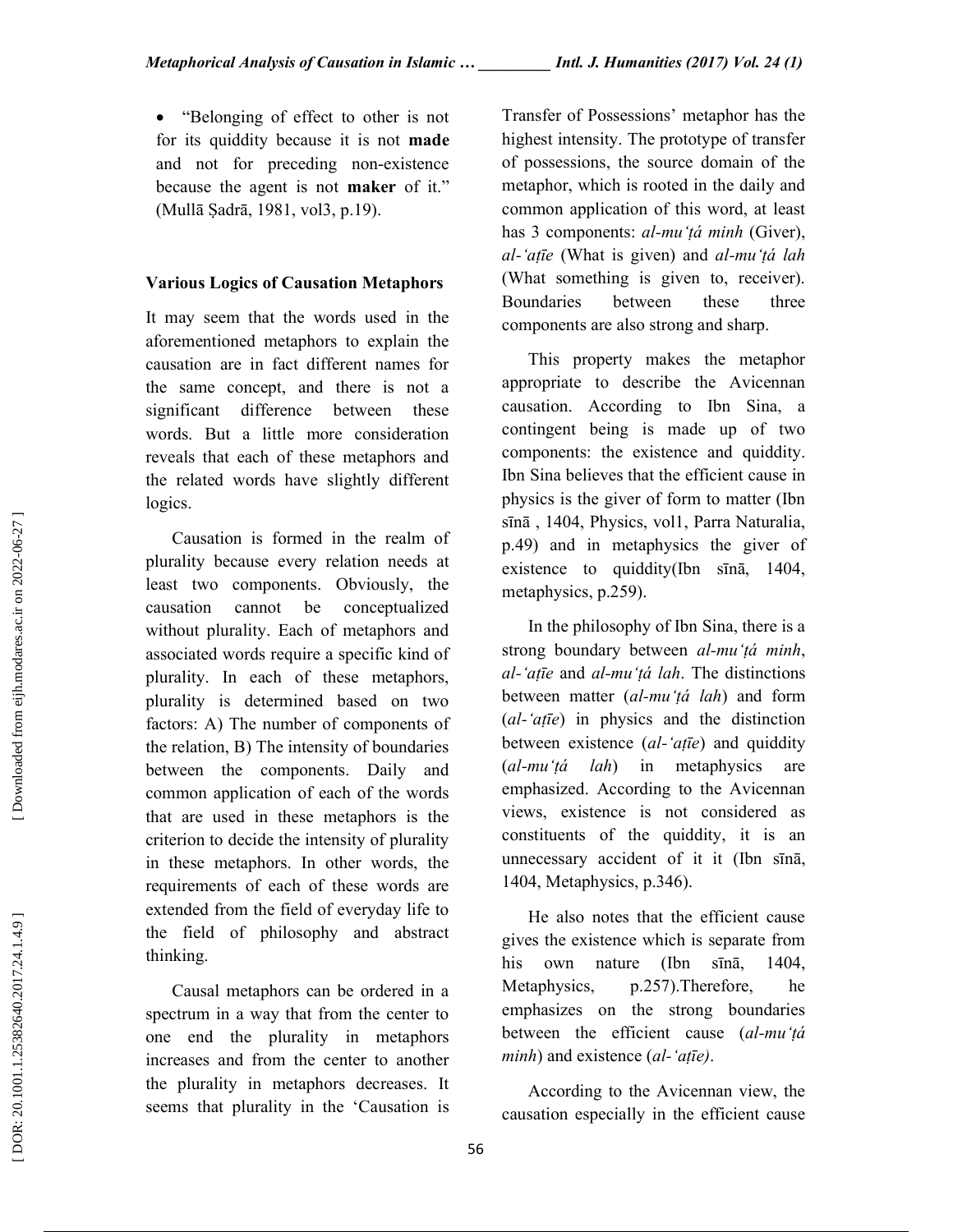has three separate components among which the boundaries are strong. Therefore, the inference patterns of 'Causation is Transfer of Possessions' metaphor is mapped on the Avicennan causation – in the efficient cause. The mapping occurs as follows:

- $Al-mu'$ *tá minh* gives the  $al$ -'at<del>i</del>e to al-mu'ṭá lah.
- The efficient cause gives existence (or form) to the quiddity (or matter).

The second metaphor in this spectrum is the 'Causing is Making' metaphor. According to our common experience, the act of making includes combining some things to create a new thing. Building a house by a mason and making a chair by a carpenter are famous examples in this area. (Ibn sīnā, 1379, p.160 ; ibid, 1404, Physics, vol2, The Soul, p.24) (Mullā ṣadrā, 1981, vol2, p.156).

Words derived from «*j*-'-l» root to describe causation are rarely used in Ibn Sina's philosophy. But Mulla Sadra dedicated a special chapter to address the al-ja'l (making) topic in his book entitled Al-Ḥikmat Al-Muta'aliyah fī Al-Asfār Al- 'aqlīah Al-Arba'ih. Although the issue of  $al$ -*ja'l* is a subsidiary to the principle of causation, this topic is being discussed in an independent chapter before the topic of causation. Now, we can ask that how using the word  $\langle$  i-'-l $\rangle$  can help the topics of this chapter that made Mulla Sadra to use this word instead of other common words such as «ṣ-d-r», «f-y-ḍ» and the like to describe causation

At the beginning of this chapter, Mulla Sadra names two kinds of *al-ja'l* (making): simple making and composite making. The simple making is effusion of the thing itself and the composite making has an effect that has two components: al-maj'ūl (something made) and al-maj'ūl ilayh (what something is made of). There is a kind of relation between *al-maj'ūl* and *al*maj'ūl ilayh which can be of becoming, attribution and alike(Mullā ṣadrā, 1981, vol1, p.396). This division has its roots more in linguistics than in philosophy. In other words, the verb derived from «j-'-l» is used with both single object and two objects in ordinary Arabic.

The main question raised by the issue of  $al$ -ja'l in the Islamic philosophy is that, concerning the nature of the causal relation, what aspect of the effect is really made by the cause? Mulla Sadra poses three possibilities to answer this question: 1) the quiddity's becoming an existent (the view attributed to peripatetic Muslim philosophers); 2) the quiddity itself (the view attributed to the Illuminationists); 3) the very existence of the effect (Mulla Sadra's favorite view). Mulla Sadra tries to deny the first two possibilities and prove the third one(Mullā ṣadrā, 1981, vol1, p.396-417). Therefore, in order to state the problem, He should use a general term (i.e,  $\langle i, a'|j \rangle$ ) to represent all three possibilities.

The composite making is a prerequisite for presentation of the first possibility. According to Mulla Sadra, in the composite making, the relation between al-maj'ūl and al-maj'ūl ilayh is of becoming, attribution or alike. In the first possibility, the two words of 'becoming' and 'attribution' are used to explain the relation between quiddity and existence. According to the Peripatetics, the real effect of the cause is nothing but 'the quiddity's becoming an existent'. But in the second and third possibilities, the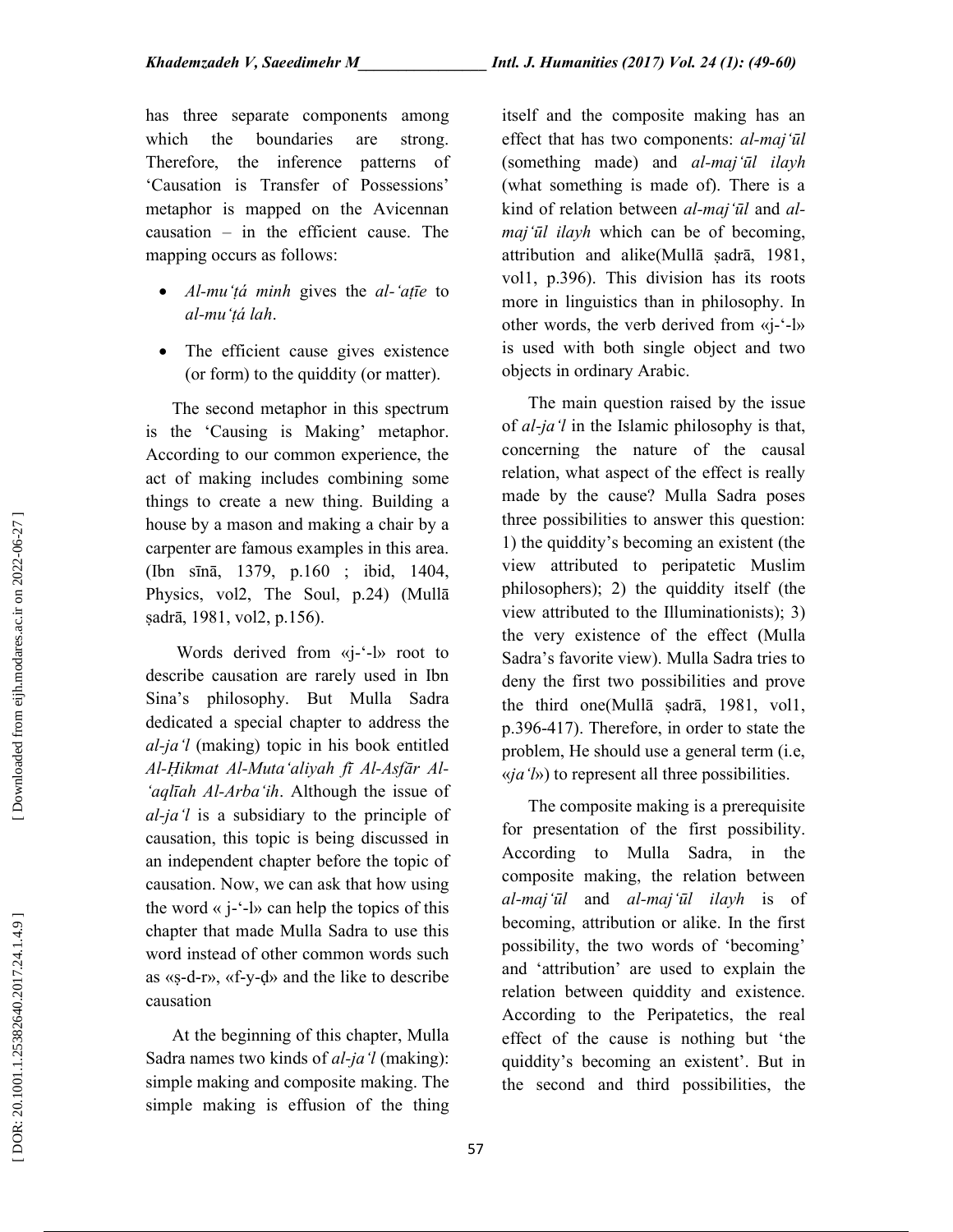composite making is left out and the simple making is emphasized more.

However, there is also another difference between the second and the third possibilities. If we say that  $al$ -maj'ūl is quiddity, boundaries between al-maj'ūl and  $al$ -j $\bar{a}'$ il (the maker, the cause) are stronger, and when *al-maj'ūl* is considered to be existence, the boundaries are weaker. This difference is because of our metaphorical view towards 'existence' and 'quiddity'. Quiddity is conceptualized in our philosophical tradition as being solid. But in Mulla Sadra's philosophy, existence is conceptualized as being fluid. The most important difference between a solid thing and a fluid flow is in their boundaries. Every solid thing has sharp and strong boundaries. A solid thing is less flexible. But a fluid flow does not have determined and stable boundaries, and is highly flexible. So the difference between two quiddities is clear and obvious, but the difference between two existences is less clear, so the Arabic root «j-'-l» is the most appropriate word to state the al-ja'l problem regarding the three possibilities.

One of the natural causal metaphors that are formed by focusing on the effect is the 'Causation is Motion in' metaphor. So the word « '- th-r» is abundantly used in al-ja'l problem.

The 'Causation is Motion out' metaphor is one of the most frequently used causal metaphors in our philosophical tradition. This metaphor is based on an essentialist view and its focus is on the cause. The plurality in this metaphor is decreasing. The image that this metaphor depicts the causation form includes two components: a container which is the source for movement and an object that moves out of this container. This property makes the metaphor appropriate to describe the causation in Mulla Sadra's philosophy. According to Sadra, effect is pure connection to the cause, not something that is in connection with the cause. So, dependency effect to the cause incredibly increases, and effect does not have any reality but connection to the cause.

There are some differences even among the words that represent the 'Causation is Motion out' metaphor. While the boundaries between cause and effect become weaker in this kind of words and the dependency of effect to cause increases, but in some of these words, boundaries between cause and effect are stronger and some others of these words are weaker.

The strongest boundaries of these words may be in the word «ṣ-d-r». So often, this word is used to describe the rule of the unique  $(Q\bar{a}'$ ide al-Wāḥid). This rule is described based on the boundaries between the cause and the effect and also between effects themselves. According to our common experience, the word «ṣ-d-r» indicates the departure of a solid thing from a container.

The word «f-y-ḍ» is placed at the next level. Its boundaries are weaker than that of the word «ṣ-d-r». Where the meaning of  $\langle$ s-d-r $\rangle$  is moving out, the meaning of  $\langle$ fy-ḍ» is overflowing. There are two properties of the word «f-y-ḍ» which weakens the boundaries between the cause and the effect compared to the word «ṣ-dr»; first, in conventional applications, the fluidity of the object moving out of the container is emphasized. Fluidity leads to the weakness of boundaries. Second, the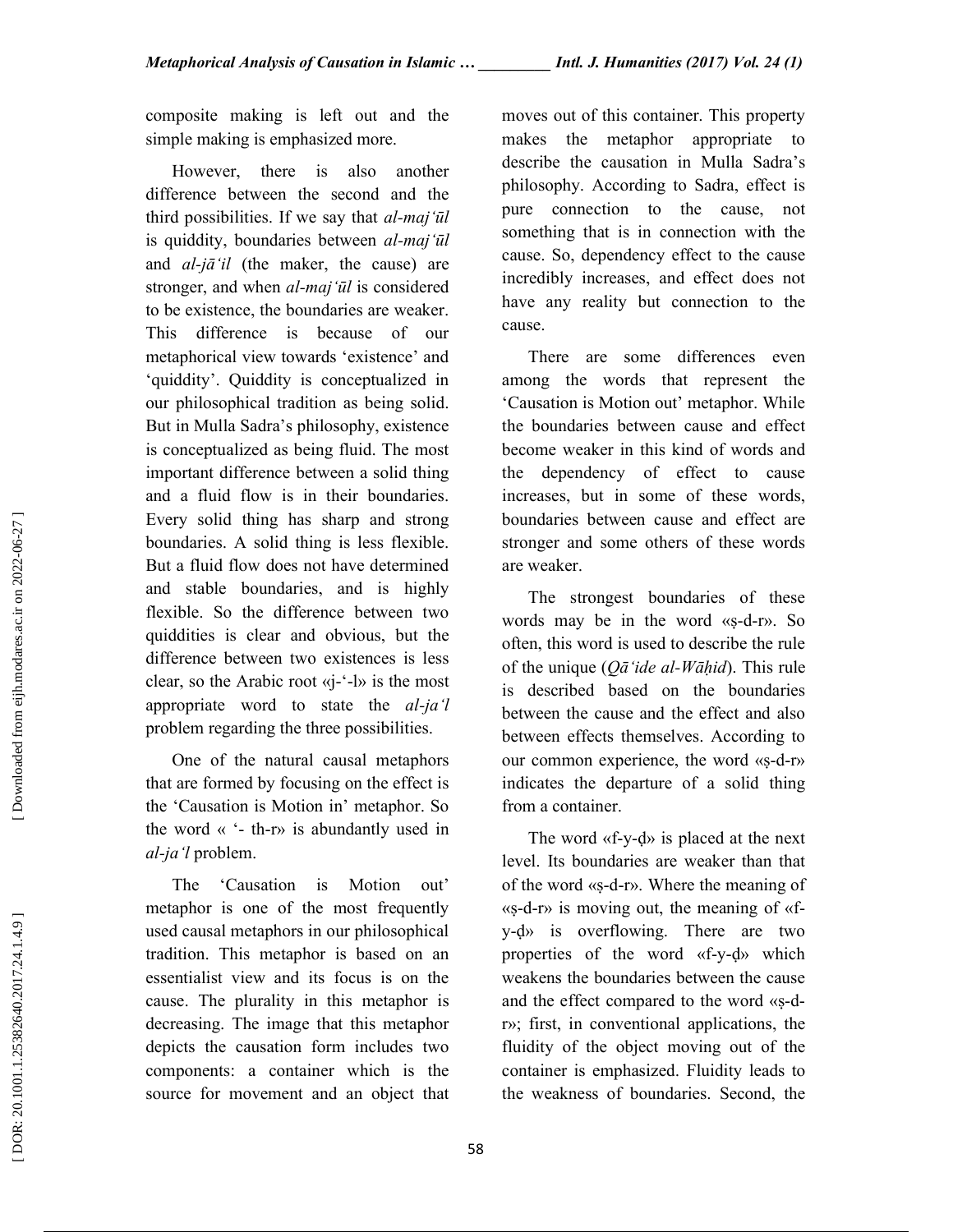container getting full is the reason for the overflow of the liquid. It means that the level of the liquid is as high as possible. Therefore, the distance between the liquid in the container and the liquid out of the container is the least. These two properties lead to the weakness of boundaries between the cause and the effect.

The word «r-sh-h» is placed at the next level. The boundaries between the cause and the effect are weaker in «r-sh-ḥ» compared to «f-y-ḍ». In common application, both of these words indicate liquid's moving out of the container. If we take the meaning of «f-y-ḍ» as overflowing, «r-sh-ḥ» would mean leaking. As stated before, the fluidity of effect shows weakening in boundaries and conceptualizes higher dependency of the effect to the cause. But the difference between these two words depends on the amount of liquid moving out of the container; in common language application, more amounts of liquid moves out of container in «f-y-ḍ» compared to «rsh-ḥ». Higher amount of liquid is in direct correspondence with the effect's independency from the cause. The less liquid moves out of the container, the will be less different and strength of boundaries between the cause and the effect.

The words «j-l-y» and «ẓ-h-r» are placed in the next level. Boundaries between cause and effect in this word are weaker than that of «f-y-ḍ» and «r-sh-ḥ». In common application, « j-l-y» and «ẓ-hr» are also used in the meaning of revealing and manifesting. It is like to be a veil over the cause and the face of the cause is shown by removing the veil. This face is the effect. So, whatever goes out of the container is a light that transmits the face. Light is faster than liquid and has vague boundaries with its environment. Light also has an inseparable link to its source. This means that by disconnecting the light's link from its source, the light itself dies.

Most of the time, Mulla Sadra uses the words «r-sh-ḥ», « j-l-y» and «ẓ-h-r» to describe God's relationship with His creatures. Since, contingent existences have the highest dependency on and the lowest independency from the necessary existence, using the words «r-sh-ḥ» , «j-ly» and «ẓ-h-r» seems suitable to describe the relationship between the Creator and creatures.

# Conclusion

Assuming the acceptance of the theory proposed by Lakoff, many of the conceptual metaphors introduced by him can be found in Muslim philosophers for descriptions of the causation: 'Causation is Motion out', 'Causation is Transfer of Possessions', 'Causation is Motion in', 'Causing is Making', and 'Causes are Sources'.

Ibn Sina and Mulla Sadra use almost all of the introduced metaphors to describe the causation. However, 'Causation is the 'Transfer of Possessions' metaphor in Ibn Sina's philosophy and the 'Causation is Motion out' metaphor in Mulla Sadra's philosophy play central role in their philosophical systems.

Based on the metaphor, 'Causation is Transfer of Possessions', Ibn Sina depicts a three-component relationship for causation: giver, what is given, receiver. In this metaphor, the boundaries between the three components are very strong. Words derived from the roots «'- ṭ-w», «ḥ-ṣ-l»,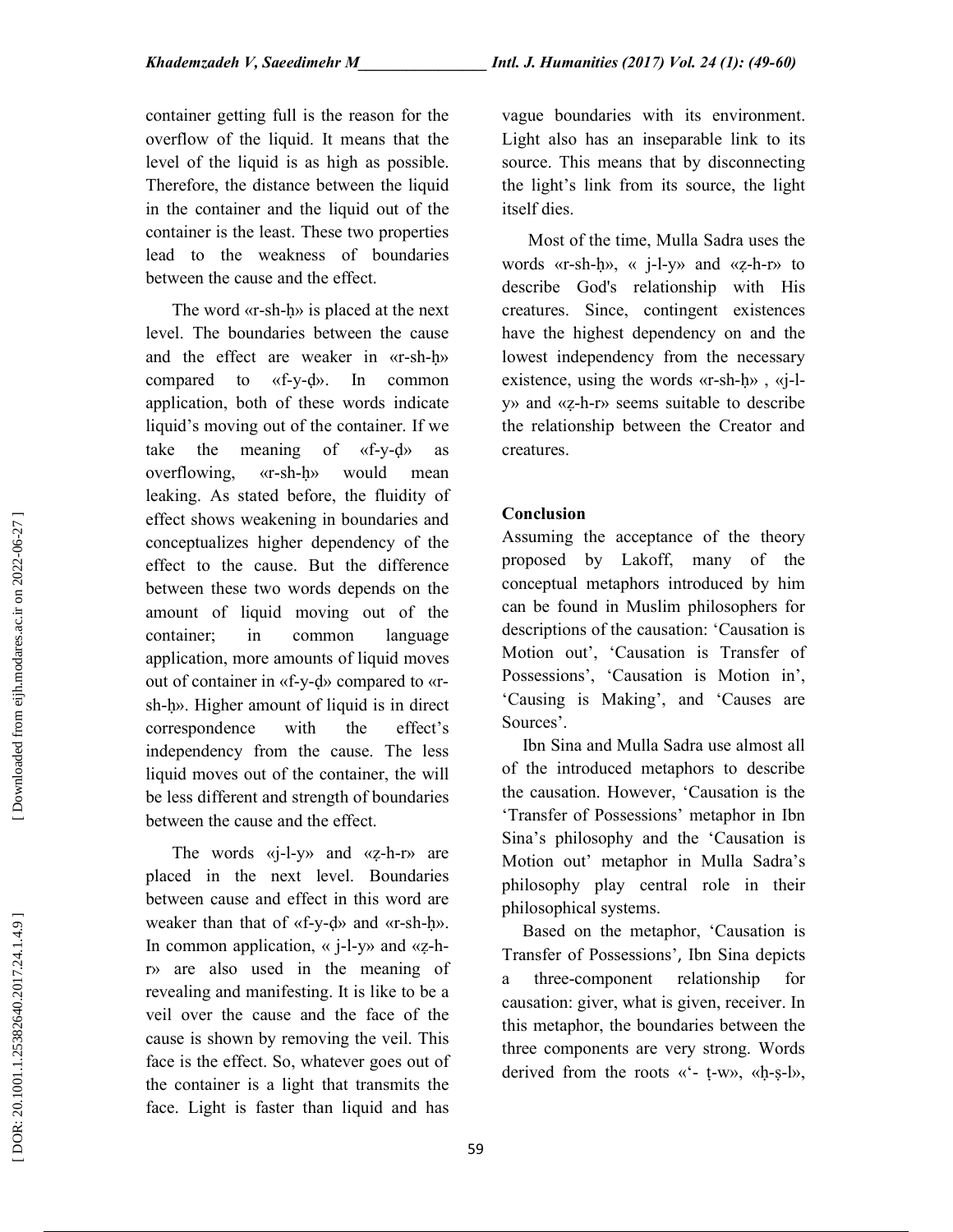«w-h-b» and «f-y-d» in the metaphor's framework are used to describe causation.

 The causation in Mulla Sadra's philosophy is formed based on the 'Causation is Motion out' metaphor. This metaphor depicts a two-component image of causation: the causal source and the thing moving out of it. Reducing the number of the components causation in Mulla Sadra's view compared to Ibn Sina's view, reduces the separation and strength of boundaries among existents and lets introducing theory of the unity of being (Pantheism).

The 'Causation is Motion out' metaphor includes a variety of words, each of which has its own logic. According to our common experience, «ṣ-d-r» indicates moving a solid thing out of a container. Since, solid things have sharp and strong boundaries with their environment, this words maintains the highest level of plurality in the 'Causation is Motion out' metaphor, this word is the most

# References

- [1] Ibn Sina, (1989). Al- Hudūd [in Arabic]. Cairo: Al-Hī'at al-Miṣrīah.
- [2] ----------, (2001). Al-Nijāh [in Arabic]. Tehran: Tehran University Press.
- [3] ----------, (1984). Al-Shafā [in Arabic]. Qom: Mar'ashī Publication.
- [4] Jäkel, Olaf, (2002). "Hypothesis Revisited: The Cognitive Theory of Metaphor Applied to Religious Texts." Metaphorik.de.
- [5] Lakoff, G., (1993). "The Contemporary Theory of Metaphor." In Metaphor and Thought, Edited by Andrew Ortony. Cambridge: Cambridge University Press.
- [6] -----------, (1987). Woman, Fire and Dangerous Thing. Chicago: The University of Chicago Press.

appropriate word to describe the rule of the unique

The words derived from the roots «f-yḍ» and «r-sh-ḥ» conceptualize causation as moving a liquid out of its container. In «fy-ḍ» and «r-sh-'» plurality is decreasing compared to «ṣ-d-r» since boundaries and separation of a liquid from its environment are weaker than that of a solid object.

The words derived from the roots «ẓ-hr» and «j-l-y» depict the causation as moving light rays from a container. According to our common experience, the strength of boundaries between and separation of the light source and the light emitted from it are far less than that of between container of a liquid and the liquid moved out of it. So «ẓ-h-r» and «j-ly» reduce the separation of the cause and the effect to its lowest possible degree. So, this words is the most appropriate to describe the relationship between God and His creatures in the Mulla Sadra's philosophy.

- [7] Lakoff, G., and M. Johnson, (1980). Metaphors We Live By. Chicago: The University of Chicago Press.
- [8] Lakoff, G., M. Johnson, (1999). Philosophy in the Flesh. New York: Basic Books.
- [9] Mulla Sadra (1981). Al-Ḥikmat al-Muta'aliyah fī al-Asfār Al-'Aqlīah al-Arba'ih [in Arabic]. Beirut: Dār aḥya Al-Turāth.
- [10] -----------, (1981). Al-Shawahid al-Rubūbīh [in Arabic]. Mashhad: Central Publication.
- [11] Tusi, (1996). Sharh al-Isharāt wa al-Tanbīhat [in Arabic]. Vol. 3, Qom: Balaghah Publication.